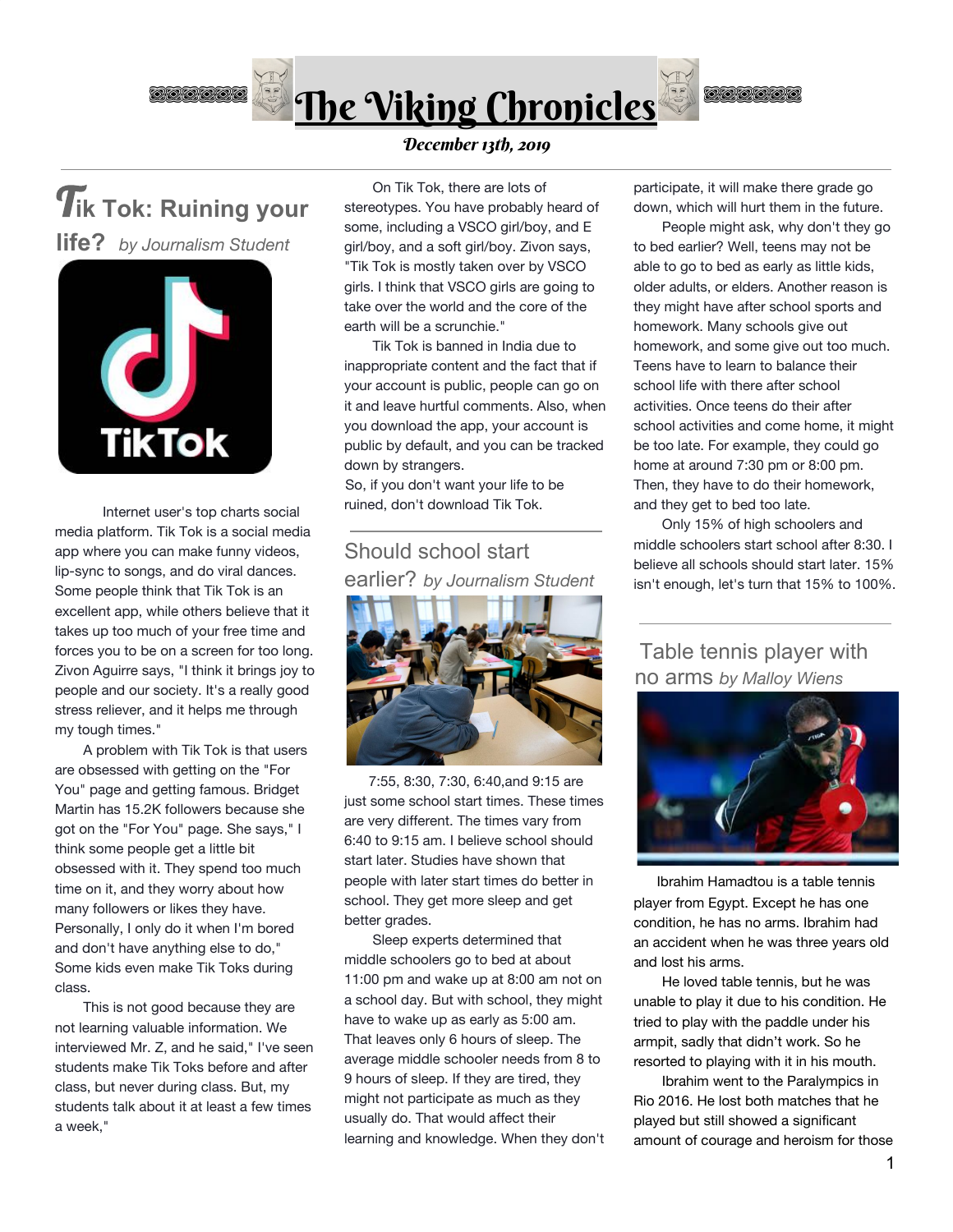

who are scared to do what they love. Other olympian table tennis players said that Ibrahim showed a considerable amount of skill during their match and that he is a great player.

 This is an excellent inspiration for people with disabilities. His actions show determination, courage, and hard work. Ibrahim would not let anything stop him from doing what he loved, even when it seemed impossible.

## Pay-to-play-law *by Alijah Williams*

 Have you ever wondered if college players should be paid? Currently, they are trying to pass a law that allows the players to make money on their name; for example, they could sign endorsements like for a big shoe company like Nike or Jordan.

 The law has been passed in California already, and it begins in 2023. Governor Gavin Newson signed the bill into law on Monday of last month. The



law is called pay to play. The bill could face legal challenges from opponents of the law. Pay to pay allows college players to make money for their schools. One player that supports the law is Lebron James. The idea is to give fairness and civil rights. NBA players believe that the college players are getting ripped off. It also can help female athletes who have limited opportunities for pro sports after college. The National Collegiate Athletic Association, or NCAA, is studying potential ways for college players to make money. Athletes can't be paid for

### December 13th, 2019

sports skills. Athletes can't make contracts conflicting schools like if the school has a deal with Nike, the players cant sign with another shoe brand.

 The NCAA lets players accept money in some cases; for example, a college player can receive \$10,000 in prize money. Olympians can also earn the prize money. Many believe that college athletes should be compensated; some have other opinions. Some believe it is unfair because people get a scholarship in which one year in college is worth 50,000 dollars.

In conclusion, I believe that this is fair and right. I've always thought that college players should get paid for their hard work and effort they put in..

# "Around the World in 80 Days" *by Nathan Perry*



 "Around the World in Eighty Days" is an exciting and well-written novel by Jules Verne. It was published in 1873 and was Verne's 11th Extraordinary Voyage. While "Twenty Thousand Leagues Under the Sea" may be Verne's masterpiece, "Around the World in Eighty Days" is his most famous. During Verne's lifetime, it was an absolute sensation, and many people thought the story was happening, based on the excerpts from the book in newspapers.

 The story is about a wealthy man who lives in England in the 1870s named Phileas Fogg, who acquires a new servant named Passepartout, a well-built Frenchman. Phileas Fogg is a very exact man, and when he makes a bet of 20,00 pounds he can go around the world in eighty days, Fogg and his servant leave almost immediately, with a hefty amount of cash. As they travel around the globe, they embark on incredible adventures, meet people, and race across the world to beat the deadline. After personally reading the book, I would recommend it for a highly accomplished reader. After Fogg and his servant embark on their journey, they cross India, end up in Japan, voyaged the Atlantic, and cut across America. All the while being pursued by a Detective who believes Phileas Fogg is responsible for a bank robbery.

**ODOOOO** 

 After some incredible plot twists, the novel concludes in a thrilling ending (that I won't spoil). This book is a fascinating read and would recommend it to a reader who is into higher-level reading. I hope you found this review helpful and that you will be interested in reading "Around the World in Eighty Days."

### *School Sports News:* **7th Grade Girls' Soccer (Gold)**

The 7th Grade Girls' Soccer team played Branciforte Middle School at Branciforte. The team dominated play throughout the game and hit the post several times. The girls played with confidence and were able to put one into the net and came away with a 1-0 victory.

#### **6th Grade Girls' Soccer (Purple)**

Yesterday under cloudy skies at Good Shepherd, the NBMS Purple team lost 4-1 in an exciting game against Mission Hill. Adeline [Vaughn-Jones](https://suesd.illuminateed.com/live/?page=StudentProfile&student_id=5983) was the lone goal scorer for NBMS. Highlights included an amazing save by Rebecca Aiello and strong play in the middle by Taylor McDonald. **6th-grade Boy's Basketball** 6th "Purple" took on 6th "Gold" on

Wednesday in an exhibition game. Both teams played well with team "Purple" coming away with the win.